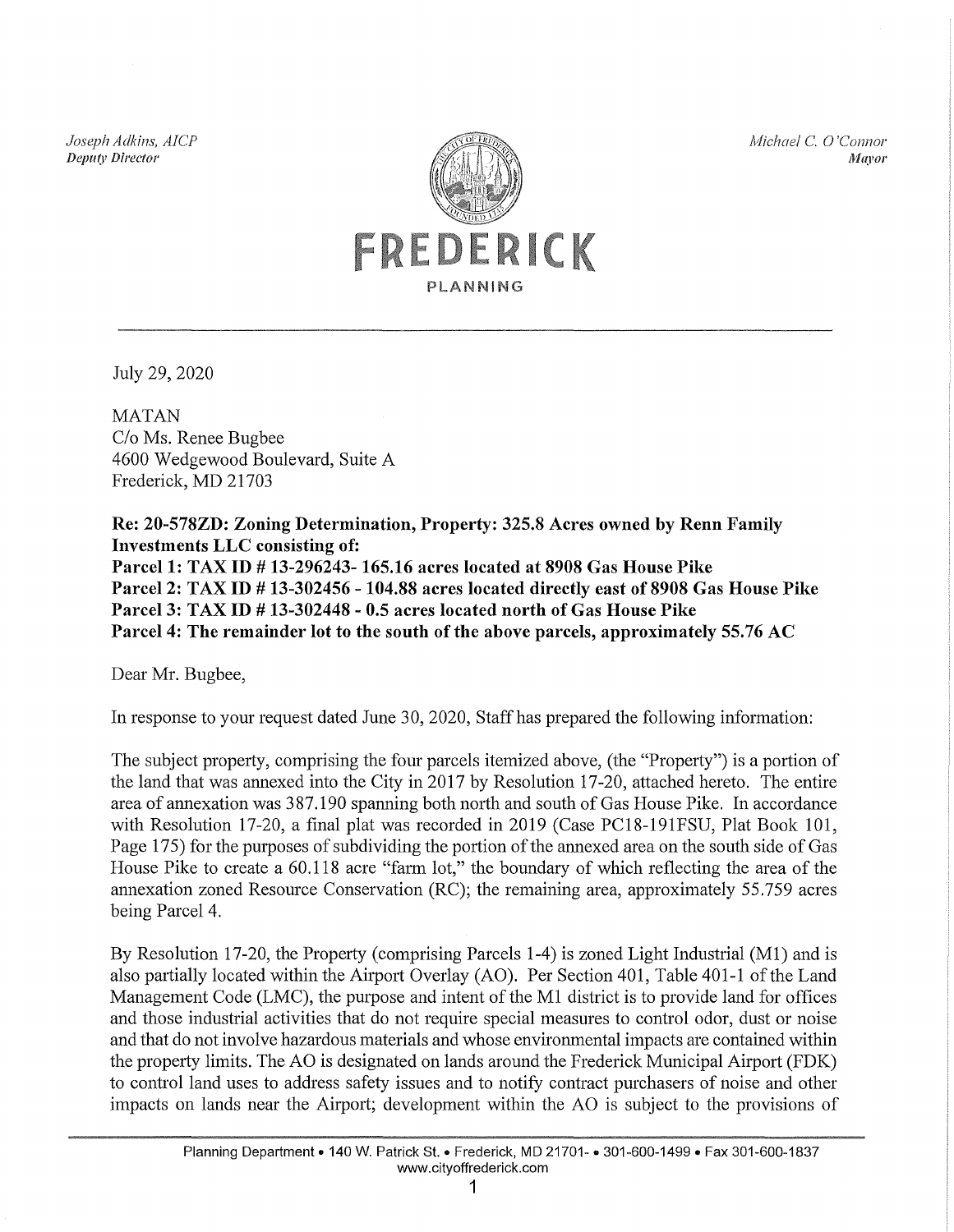Section 419 of the LMC. Resolution 17-20 also addressed the Property's location with respect to the Airport in establishing requirements for avigation easements as defined more thoroughly therein.

Beyond the recordation of the above noted final plat and the tetms of the annexation resolution, there have been no development approvals granted for the Property. Permitted uses for the Property are enumerated in Section 404, Table 404-1 of the LMC, the *Use Matrix*. The first step in initiating a development application for the Property is the Pre-Application Process established in Section 301(a) of the LMC, which requires the submission of a sketch plan and associated application for demolition review if applicable and results with a Notice to Proceed with a formal subdivision/site plan application.

There are no known violations outstanding on the Property.

If you have any further questions please don't hesitate to call me at  $(301)$  600-1883 or email me at  $gcdlard@city of freedom d.gov$ 

*The purpose of the service provided by the Zoning Administrator regarding determinations/interpretations is to identify the zoning of a particular property, to verify that a use is permitted or permissible in a specific Zoning District and to clarify and interpret the Land Management Code. Any questions regarding specific regulations and requirements for a site or sites' compliance with the Land Management Code not addressed in this letter shall not be the responsibility of the Zoning Administrator. It is the responsibility of the applicant, property owner and/or property purchaser to review the project site plan and the Land Management Code for compliance.* 

*This determination applies solely to the referenced property and is not binding upon the City, the Zoning Administrator or any other official with respect to any other property. No person may rely upon this determination with respect to any property other than the referenced property. Please*  be advised that any person aggrieved, or any officer, department or agency of The City of *Frederick affected by an order, requirement, decision, or determination made by an administrative officer in the administration or enforcement of the provisions of the Land Management Code may appeal said decision within thirty days to the Zoning Board of Appeals.* 

Sincerely,

Lene

Gabrielle Collard Div. Manager of Current Planning

Cc: Jessica Murphy, CoP Carreanne Eyler, CoF In Concurrence,

Joe Adkins Zoning Administrator/Deputy Director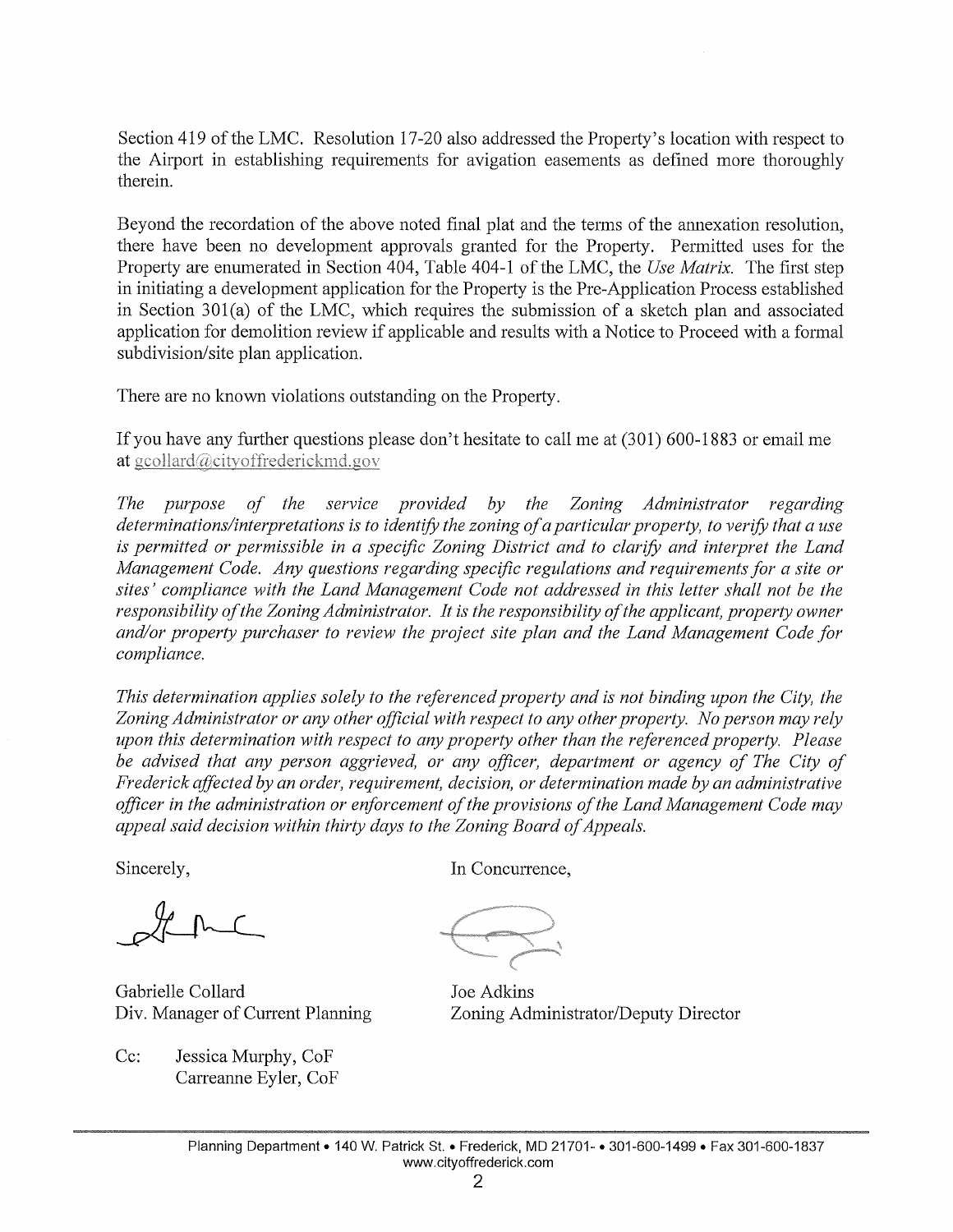

June 26, 2020

Joe Adkins, AICP Gabrielle Collard City of Frederick Planning Department Municipal Office Annex 140 West Patrick Street Frederick, Maryland 21701

## **RE: Request for Zoning Determination Letter**

**Property: 325.8 Acres owned by Renn Family Investments LLC consisting of** Parcel 1: TAX ID # 13-296243- 165.16 acres located at 8908 Gas House Pike Parcel 2: TAX ID # 13-302456 - 104.88 acres located directly east of 8908 Gas House Pike Parcel 3: TAX ID # 13-302448 - 0.5 acres located north of Gas House Pike Parcel 4: The remainder lot to the south of the above parcels, approximately 55.76 AC

Dear Mr. Adkins,

We are requesting a Zoning Determination Letter for the abovementioned property in the City of Frederick. Attached to this letter is more specific information on the property. We request that the letter reflect the following items:

- 1. Current zoning
- 2. Approved uses
- 3. Any zoning or site plan violations
- 4. Compliance with the Land Management Code
- 5. Any status of preliminary site plan approvals
- 6. Any additional data that is standard and customary in such a determination.

Please address the letter to:

## **Matan Acquisitions II, L.L.C.**

c/o Matan Companies, LLLP 4600 Wedgewood Boulevard, Suite A Frederick, Maryland 21703

Payment will be made online in the amount of \$800.00 (\$200.00 per parcel). Please contact me directly with any questions at 301-815-9987 or via email [rbugbee@mataninc.com.](mailto:rbugbee@mataninc.com)

Sincerely, Renee Bugbee



Frederick, MD (Headquarters) 4600 Wedgewood Blvd. Suite A Frederick, MD 21703

P (301) 694-9200 W mataninc.com Germantown, MD 20251 Century Blvd. Suite 100 Germantown, MD 20874

P (866) 972-4200 W mataninc.com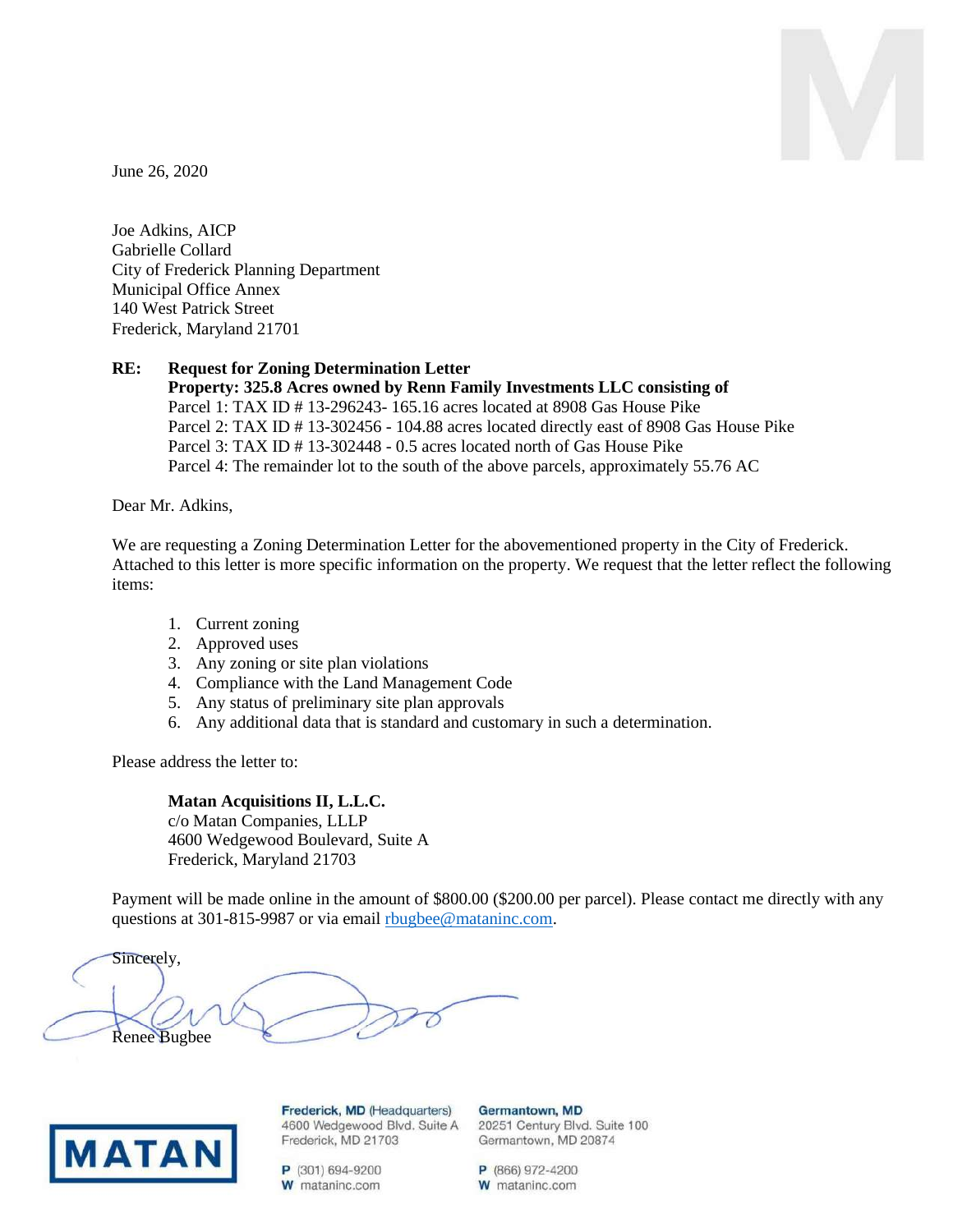**Real Property Data Search** 

**Search Result for FREDERICK COUNTY** 

| <b>View Map</b>                                                                  | <b>View GroundRent Redemption</b>                                     |                                                 | <b>View GroundRent Registration</b>                      |                                                   |
|----------------------------------------------------------------------------------|-----------------------------------------------------------------------|-------------------------------------------------|----------------------------------------------------------|---------------------------------------------------|
| ** DELETED 04/30/2020 **                                                         |                                                                       |                                                 |                                                          |                                                   |
|                                                                                  | <b>Special Tax Recapture: AGRICULTURAL TRANSFER TAX</b>               |                                                 |                                                          |                                                   |
| <b>Account Identifier:</b>                                                       |                                                                       | District - 13 Account Number - 296243           |                                                          |                                                   |
|                                                                                  |                                                                       | Owner Information                               |                                                          |                                                   |
| <b>Owner Name:</b>                                                               |                                                                       | RENN FAMILY INVESTMENTS LLC                     | Use:<br><b>Principal Residence:</b>                      | <b>AGRICULTURAL</b><br><b>NO</b>                  |
| <b>Mailing Address:</b>                                                          | C/O ROBERT E RENN JR<br>8818 YELLOW SPRINGS RD<br>FREDERICK MD 21702- |                                                 | <b>Deed Reference:</b>                                   | /10763/00130                                      |
|                                                                                  |                                                                       | Location & Structure Information                |                                                          |                                                   |
| <b>Premises Address:</b>                                                         | 8908 GAS HOUSE PIKE<br>0-0000                                         |                                                 | <b>Legal Description:</b>                                | 165.16 AC<br>N/S GAS HSE. PIKE<br>W/LINGANORE RD. |
| Grid:<br>Parcel:<br>Map:<br>0068<br>0003<br>0003                                 | Neighborhood:<br>13010001.11<br>0000                                  | Subdivision:<br>Section:                        | <b>Block:</b><br>Lot:<br><b>Assessment Year:</b><br>2020 | <b>Plat No:</b><br><b>Plat Ref:</b>               |
| Town: None                                                                       |                                                                       |                                                 |                                                          |                                                   |
| <b>Primary Structure Built</b><br>1870                                           | <b>Above Grade Living Area</b><br>2,920 SF                            | <b>Finished Basement Area</b>                   | <b>Property Land Area</b><br>165.1600 AC                 | <b>County Use</b>                                 |
| <b>Stories</b><br><b>Basement</b><br><b>Type</b><br>$\overline{2}$<br><b>YES</b> | <b>Exterior</b><br><b>STANDARD UNIT</b><br>FRAME/                     | <b>Full/Half Bath</b><br>Quality<br>2 full<br>3 | Garage                                                   | <b>Last Notice of Major Improvements</b>          |
|                                                                                  |                                                                       | Value Information                               |                                                          |                                                   |
|                                                                                  | <b>Base Value</b>                                                     | Value                                           | <b>Phase-in Assessments</b>                              |                                                   |
|                                                                                  |                                                                       | As of<br>01/01/2020                             | As of<br>07/01/2019                                      | As of<br>07/01/2020                               |
| Land:                                                                            | 228,500                                                               | 243,500                                         |                                                          |                                                   |
| <b>Improvements</b>                                                              | 206,800                                                               | 84,300                                          |                                                          |                                                   |
| Total:                                                                           | 435,300                                                               | 327,800                                         | 435,300                                                  | 327,800                                           |
| <b>Preferential Land:</b>                                                        | 78,500                                                                |                                                 |                                                          | 78,500                                            |
|                                                                                  |                                                                       | <b>Transfer Information</b>                     |                                                          |                                                   |
| Seller: RENN FAMILY INVESTMENTS LLC                                              |                                                                       | Date: 09/21/2015                                | Price: \$0                                               |                                                   |
| Type: NON-ARMS LENGTH OTHER                                                      |                                                                       | Deed1: /10763/00130                             | Deed <sub>2:</sub>                                       |                                                   |
|                                                                                  |                                                                       |                                                 |                                                          |                                                   |
| Seller: RENN ROBERT E & BEATTIE I                                                |                                                                       | Date: 11/13/2014                                | Price: \$0                                               |                                                   |
| Type: NON-ARMS LENGTH OTHER                                                      |                                                                       | Deed1: /10282/ 00119                            | Deed2:                                                   |                                                   |
| Seller: BISER BROTHERS INC.                                                      |                                                                       | Date: 10/05/1987                                |                                                          | <b>Price: \$565,000</b>                           |
| Type: ARMS LENGTH IMPROVED                                                       |                                                                       | Deed1: /01449/ 00302                            | Deed <sub>2</sub> :                                      |                                                   |
|                                                                                  |                                                                       | <b>Exemption Information</b>                    |                                                          |                                                   |
| <b>Partial Exempt Assessments:</b>                                               | <b>Class</b>                                                          |                                                 | 07/01/2019                                               | 07/01/2020                                        |
| County:                                                                          | 000                                                                   |                                                 | 0.00                                                     |                                                   |
| State:                                                                           | 000                                                                   |                                                 | 0.00                                                     |                                                   |
| <b>Municipal:</b>                                                                | 000                                                                   |                                                 | 0.00 0.00                                                | 0.00 0.00                                         |
|                                                                                  | <b>Special Tax Recapture: AGRICULTURAL TRANSFER TAX</b>               |                                                 |                                                          |                                                   |
| Homestead Application Status: No Application                                     |                                                                       | Homestead Application Information               |                                                          |                                                   |

Homeowners' Tax Credit Application Information

Date:

Homeowners' Tax Credit Application Status: No Application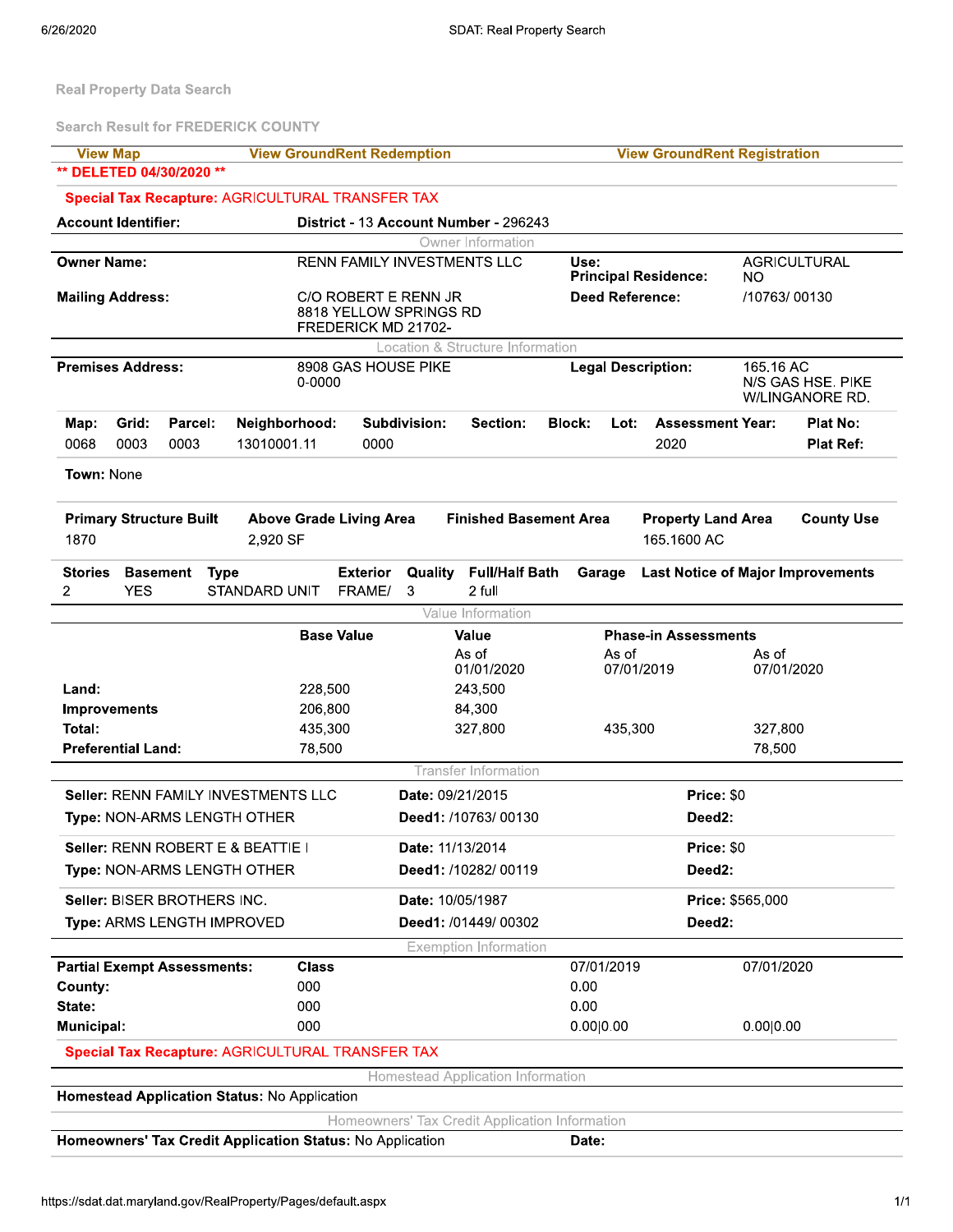Real Property Data Search

**Search Result for FREDERICK COUNTY** 

| <b>View Map</b>                                           |                                | <b>View GroundRent Redemption</b>              |                                          |               | <b>View GroundRent Registration</b>      |                                      |
|-----------------------------------------------------------|--------------------------------|------------------------------------------------|------------------------------------------|---------------|------------------------------------------|--------------------------------------|
| DELETED 04/02/2020 **                                     |                                |                                                |                                          |               |                                          |                                      |
| Special Tax Recapture: AGRICULTURAL TRANSFER TAX          |                                |                                                |                                          |               |                                          |                                      |
| <b>Account Identifier:</b>                                |                                | District - 13 Account Number - 302456          |                                          |               |                                          |                                      |
|                                                           |                                |                                                | Owner Information                        |               |                                          |                                      |
| <b>Owner Name:</b>                                        |                                | RENN FAMILY INVESTMENTS LLC                    |                                          | Use:          | <b>Principal Residence:</b>              | <b>AGRICULTURAL</b><br><b>NO</b>     |
| <b>Mailing Address:</b>                                   |                                | C/O ROBERT E RENN JR                           |                                          |               | <b>Deed Reference:</b>                   | /10763/00130                         |
|                                                           |                                | 8818 YELLOW SPRINGS RD<br>FREDERICK MD 21702-  |                                          |               |                                          |                                      |
|                                                           |                                |                                                | Location & Structure Information         |               |                                          |                                      |
| <b>Premises Address:</b>                                  |                                | <b>GAS HOUSE PIKE</b>                          |                                          |               | <b>Legal Description:</b>                | 104.88 AC                            |
|                                                           | 0-0000                         |                                                |                                          |               |                                          | N/S GAS HSE. PIKE<br>W/LINGANORE RD. |
| Grid:<br>Parcel:<br>Map:                                  | Neighborhood:                  | Subdivision:                                   | Section:                                 | <b>Block:</b> | Lot:<br><b>Assessment Year:</b>          | <b>Plat No:</b>                      |
| 0068<br>0010<br>0005                                      | 13010001.11                    | 0000                                           |                                          |               | 2020                                     | <b>Plat Ref:</b>                     |
| Town: None                                                |                                |                                                |                                          |               |                                          |                                      |
| <b>Primary Structure Built</b>                            | <b>Above Grade Living Area</b> |                                                | <b>Finished Basement Area</b>            |               | <b>Property Land Area</b><br>104.8800 AC | <b>County Use</b>                    |
| <b>Stories</b><br><b>Basement</b>                         | <b>Exterior</b><br><b>Type</b> | Quality                                        | <b>Full/Half Bath</b>                    | Garage        | <b>Last Notice of Major Improvements</b> |                                      |
|                                                           |                                |                                                | Value Information                        |               |                                          |                                      |
|                                                           | <b>Base Value</b>              |                                                | Value                                    |               | <b>Phase-in Assessments</b>              |                                      |
|                                                           |                                |                                                | As of<br>01/01/2020                      |               | As of<br>07/01/2019                      | As of<br>07/01/2020                  |
| Land:                                                     | 40,600                         |                                                | 40,600                                   |               |                                          |                                      |
| <b>Improvements</b>                                       | 4,500                          |                                                | 4,700                                    |               |                                          |                                      |
| Total:                                                    | 45,100                         |                                                | 45,300                                   |               | 45,100                                   | 45,167                               |
| <b>Preferential Land:</b>                                 | 40,600                         |                                                |                                          |               |                                          | 40,600                               |
|                                                           |                                |                                                | <b>Transfer Information</b>              |               |                                          |                                      |
| Seller: RENN FAMILY INVESTMENTS LLC                       |                                |                                                | Date: 09/21/2015                         |               |                                          | Price: \$0                           |
| Type: NON-ARMS LENGTH OTHER                               |                                |                                                | Deed1: /10763/00130                      |               |                                          | Deed <sub>2:</sub>                   |
| Seller: RENN ROBERT E JR ETAL                             |                                |                                                | Date: 11/13/2014                         |               |                                          | Price: \$0                           |
| Type: NON-ARMS LENGTH OTHER                               |                                |                                                | Deed1: /10282/ 00119                     |               |                                          | Deed <sub>2</sub> :                  |
| Seller:                                                   |                                |                                                | Date: 11/02/2011                         |               |                                          | Price: \$0                           |
| Type: NON-ARMS LENGTH OTHER                               |                                |                                                | Deed1: /08584/ 00479                     |               |                                          | Deed <sub>2</sub> :                  |
|                                                           |                                |                                                | <b>Exemption Information</b>             |               |                                          |                                      |
| <b>Partial Exempt Assessments:</b>                        | <b>Class</b>                   |                                                |                                          |               | 07/01/2019                               | 07/01/2020                           |
| County:<br>State:                                         | 000<br>000                     |                                                |                                          | 0.00<br>0.00  |                                          |                                      |
| Municipal:                                                | 000                            |                                                |                                          | 0.00 0.00     |                                          | 0.00 0.00                            |
| <b>Special Tax Recapture: AGRICULTURAL TRANSFER TAX</b>   |                                |                                                |                                          |               |                                          |                                      |
|                                                           |                                |                                                | <b>Homestead Application Information</b> |               |                                          |                                      |
| Homestead Application Status: No Application              |                                |                                                |                                          |               |                                          |                                      |
|                                                           |                                | Homeowners' Tax Credit Application Information |                                          |               |                                          |                                      |
| Homeowners' Tax Credit Application Status: No Application |                                |                                                |                                          | Date:         |                                          |                                      |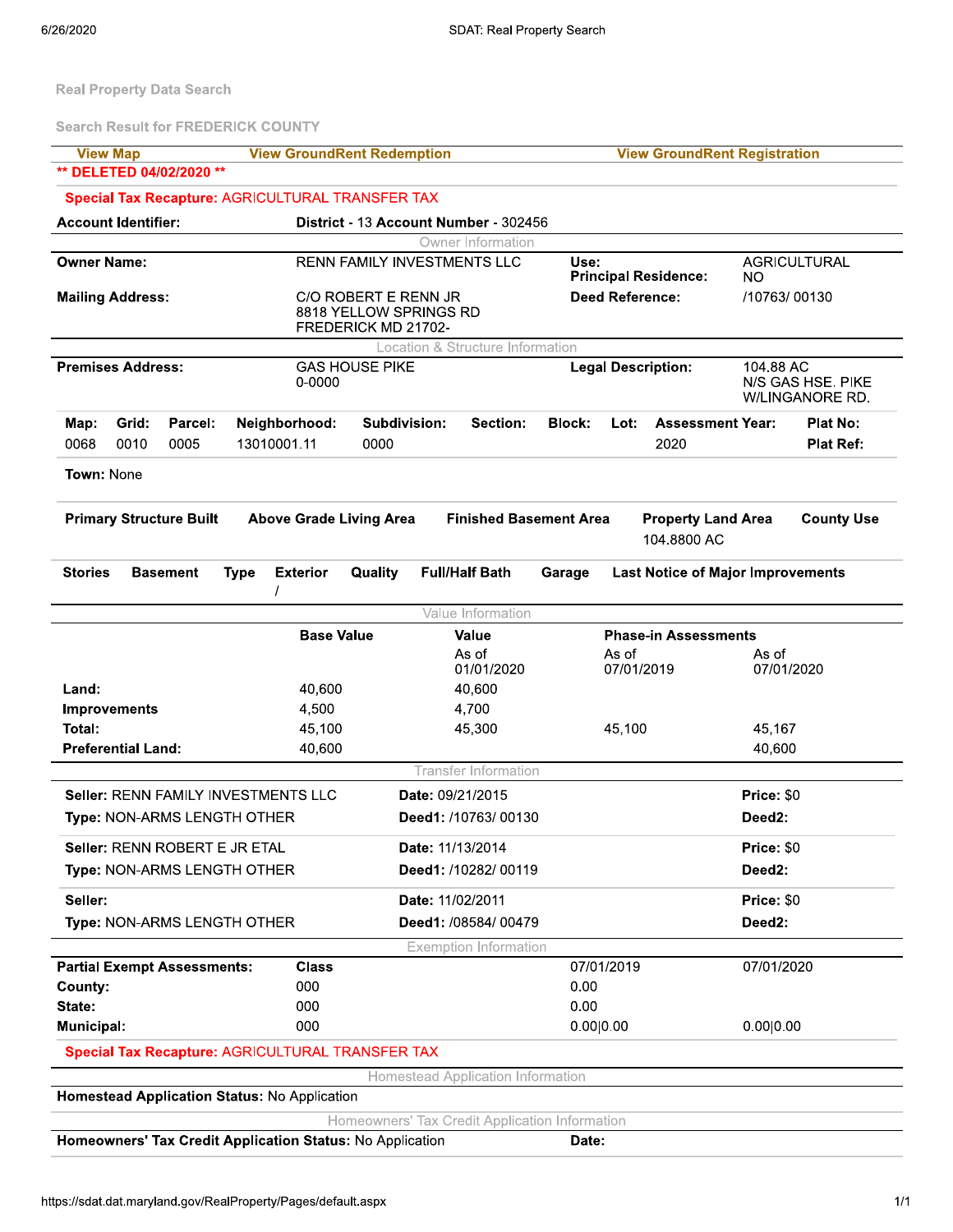Real Property Data Search

**Search Result for FREDERICK COUNTY** 

| <b>View Map</b>                                  | <b>View GroundRent Redemption</b>           |                                                |                                                          | <b>View GroundRent Registration</b>               |  |  |
|--------------------------------------------------|---------------------------------------------|------------------------------------------------|----------------------------------------------------------|---------------------------------------------------|--|--|
| ** DELETED 05/27/2020 **                         |                                             |                                                |                                                          |                                                   |  |  |
| <b>Special Tax Recapture: None</b>               |                                             |                                                |                                                          |                                                   |  |  |
| <b>Account Identifier:</b>                       |                                             | District - 13 Account Number - 302448          |                                                          |                                                   |  |  |
|                                                  |                                             | Owner Information                              |                                                          |                                                   |  |  |
| <b>Owner Name:</b>                               | <b>RENN FAMILY INVESTMENTS LLC</b>          |                                                | Use:<br><b>Principal Residence:</b>                      | <b>RESIDENTIAL</b><br>NO.                         |  |  |
| <b>Mailing Address:</b>                          | C/O ROBERT E RENN JR<br>FREDERICK MD 21702- | 8818 YELLOW SPRINGS RD                         | <b>Deed Reference:</b>                                   | /10763/00130                                      |  |  |
|                                                  |                                             | Location & Structure Information               |                                                          |                                                   |  |  |
| <b>Premises Address:</b>                         | <b>GAS HOUSE PIKE</b><br>0-0000             |                                                | <b>Legal Description:</b>                                | LT 1/2 AC<br>N/S GAS HSE. PIKE<br>W/LINGANORE RD. |  |  |
| Grid:<br>Parcel:<br>Map:<br>0010<br>0068<br>0005 | Neighborhood:<br>13010001.11<br>0000        | Subdivision:<br>Section:                       | <b>Block:</b><br><b>Assessment Year:</b><br>Lot:<br>2020 | Plat No:<br><b>Plat Ref:</b>                      |  |  |
| Town: None                                       |                                             |                                                |                                                          |                                                   |  |  |
|                                                  |                                             |                                                |                                                          |                                                   |  |  |
| <b>Primary Structure Built</b>                   | <b>Above Grade Living Area</b>              | <b>Finished Basement Area</b>                  | <b>Property Land Area</b><br>0.5000 AC                   | <b>County Use</b>                                 |  |  |
| <b>Stories</b><br><b>Basement</b>                | <b>Exterior</b><br>Quality<br><b>Type</b>   | <b>Full/Half Bath</b>                          | Garage                                                   | <b>Last Notice of Major Improvements</b>          |  |  |
|                                                  |                                             | Value Information                              |                                                          |                                                   |  |  |
|                                                  | <b>Base Value</b>                           | Value                                          | <b>Phase-in Assessments</b>                              |                                                   |  |  |
|                                                  |                                             | As of<br>01/01/2020                            | As of<br>07/01/2019                                      | As of<br>07/01/2020                               |  |  |
| Land:                                            | 2,500                                       | 2,500                                          |                                                          |                                                   |  |  |
| <b>Improvements</b>                              | 0                                           | 0                                              |                                                          |                                                   |  |  |
| Total:                                           | 2,500                                       | 2,500                                          | 2,500                                                    | 2,500                                             |  |  |
| <b>Preferential Land:</b>                        | 0                                           |                                                |                                                          | 0                                                 |  |  |
|                                                  |                                             | <b>Transfer Information</b>                    |                                                          |                                                   |  |  |
| Seller: RENN FAMILY INVESTMENTS LLC              |                                             | Date: 09/21/2015                               |                                                          | Price: \$0                                        |  |  |
| Type: NON-ARMS LENGTH OTHER                      |                                             | Deed1: /10763/00130                            |                                                          | Deed <sub>2</sub> :                               |  |  |
| Seller:                                          |                                             | Date: 11/13/2014                               |                                                          | Price: \$0                                        |  |  |
| Type: NON-ARMS LENGTH OTHER                      |                                             | Deed1: /10282/ 00119                           |                                                          | Deed2:                                            |  |  |
| Seller:                                          |                                             | Date:                                          |                                                          | Price: \$0                                        |  |  |
| Type:                                            |                                             | Deed1: /01108/00425                            |                                                          | Deed2:                                            |  |  |
|                                                  |                                             | <b>Exemption Information</b>                   |                                                          |                                                   |  |  |
| <b>Partial Exempt Assessments:</b>               | <b>Class</b>                                |                                                | 07/01/2019                                               | 07/01/2020                                        |  |  |
| County:                                          | 000                                         |                                                | 0.00                                                     |                                                   |  |  |
| State:                                           | 000                                         |                                                | 0.00                                                     |                                                   |  |  |
| Municipal:                                       | 000                                         |                                                | 0.00 0.00                                                | 0.00 0.00                                         |  |  |
| <b>Special Tax Recapture: None</b>               |                                             |                                                |                                                          |                                                   |  |  |
|                                                  |                                             | Homestead Application Information              |                                                          |                                                   |  |  |
| Homestead Application Status: No Application     |                                             |                                                |                                                          |                                                   |  |  |
|                                                  |                                             | Homeowners' Tax Credit Application Information |                                                          |                                                   |  |  |

Date:

Homeowners' Tax Credit Application Status: No Application